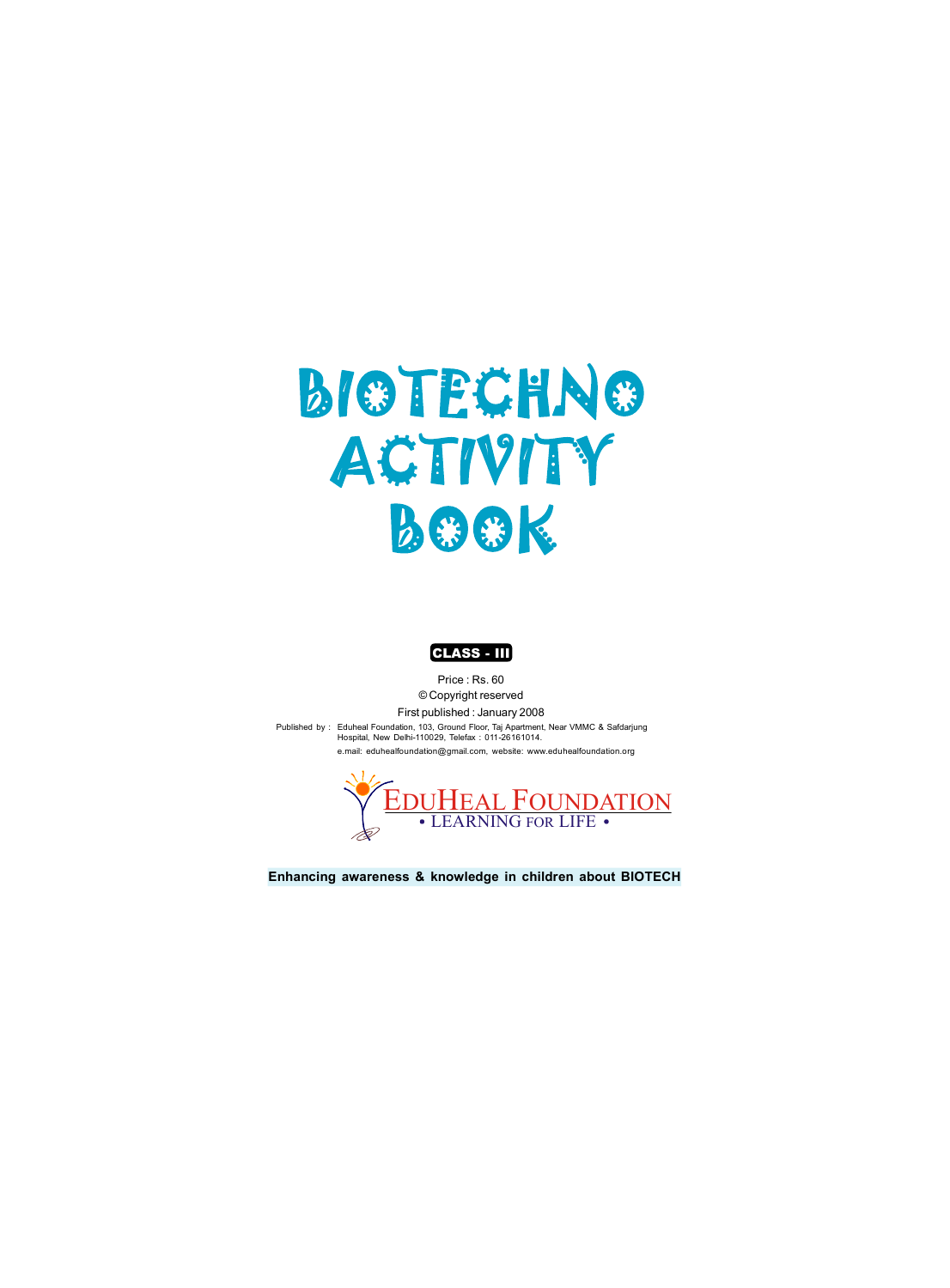

#### **Preface**

Biotechno Activity Book is a small step towards encouraging school students to take up Biotechnology. These activity books, meant for free distribution to students enrolled for Nationwide Biotechnology Olympiad (NBtO) will help students generaling interest for Biotechnology. We at EduHeal Foundation still need a lot of help and encouragement from school teachers and Principal in accomplishment of our goal. It is you, who form the vital link between EduHeal Foundation and students as you can further encourage students to know about Biotechnology on a day to day basis. We will also not sit idle but make all possible efforts to increase interest :

- $\degree$  By publishing books like **Biotechno Activity Book**.
- ° Create awareness by conducting Nationwide Biotechnology Olympiad.
- ° Teacher Training Programme in pure and applied sciences.
- ° Career Development Workshop for Students.
- ° **Online course management system** so as to provide an affordable platform to schools for online teaching and testing.
- Networking to enhance school/Govt./ Industry Interface.

#### EDUHEAL FOUNDATION wishes to thank the following for their support

- \* EduSys Subject Experts
- **\* Mr. Ram Mohan Rao** Former Principal Information officer, Govt. of India. Former Information advisor to the Prime Minister
- **\*** Prof. S.S. Mathur Former Prof. & Head, Centre for Energy Studies, IIT Delhi
- **\*** Dr. Saroj Mishra
- Prof. of Biotechnology, IIT, Delhi <sup>\*</sup> Dr. A.N. Sinha
- MS, FAIS, FICS Former Consultant Surgeon & Head, Safdarjung Hospital , Delhi
- **Dr. Dinkar Bakshi** MD Registrar, Deptt. of Paediatrics, Infirmary Hospital, Leeds, U.K
- **\*** Dr. Sandeep Dham MD (Medicine),<br>Clinical Astt. Prof., SUNY Health Centre, Broklyn, New York, USA
- $\blacksquare$  **Dr Hemant Shukla** MD, (AllMS) Delhi
- **\*** Dr. Rajesh Kaushal MD (AllMS) Delhi
- **Dr. N.K. Mendiratta**<br>DA, Anaesthesia Safdarjung Hospital, Delhi
- **\*** Dr. Nagendra R MS (Orthopedics) Bangalore Medical College, Bangalore **\*** Dr. K. Sharma
	- Dept. of Biotechnology, AllMS, Delhi

For any query please contact Eduheal Foundation helpline : 09350232518, 01126168623

With best wishes

**Dr. Sandeep Ahlawat** Managing Director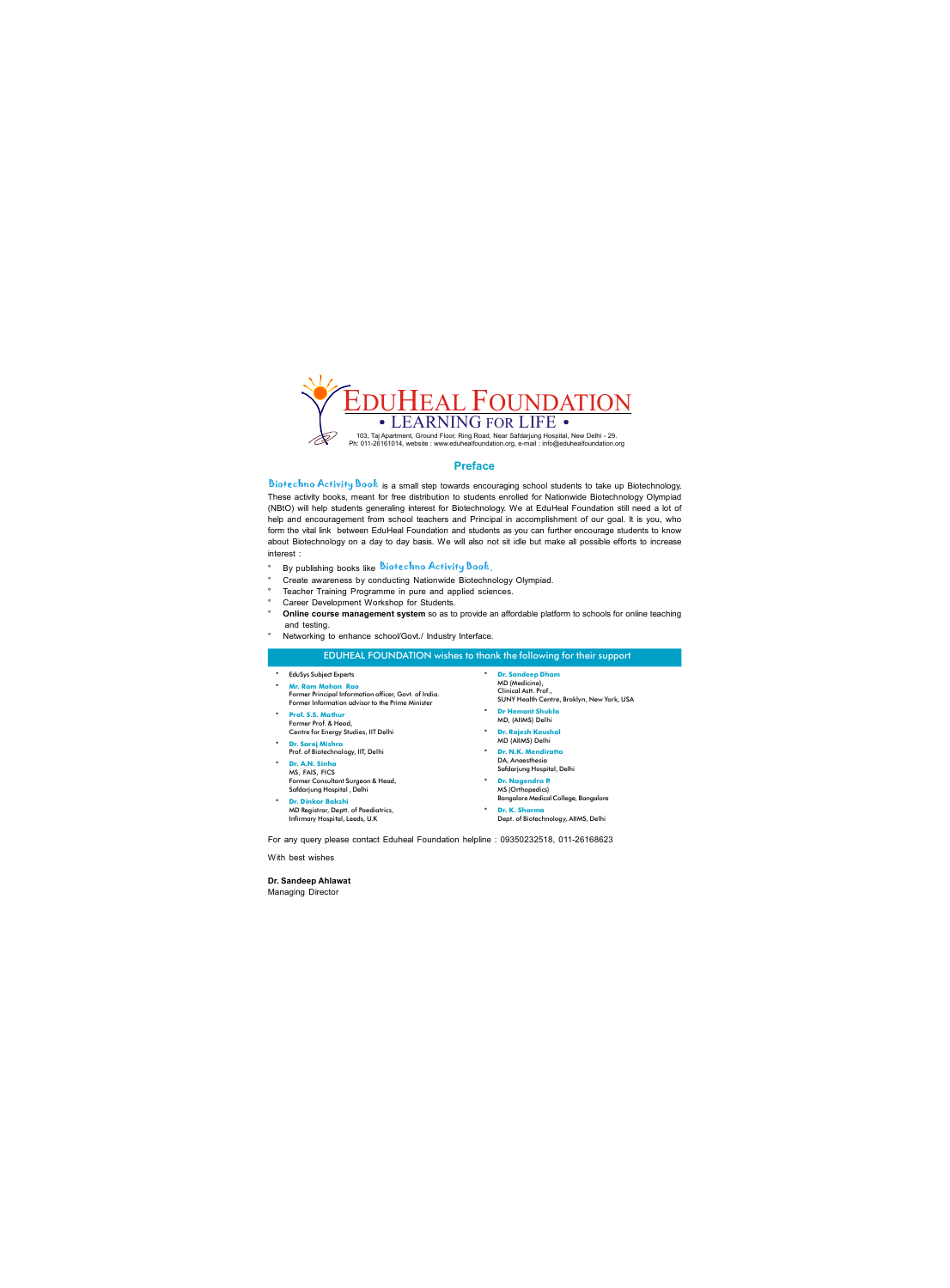# CLASS ‐ III

| S. No. | <b>Topic</b>                          | Page No. |
|--------|---------------------------------------|----------|
| 1.     | <b>Syllabus Guide Lines</b>           | 04       |
| 2.     | The Story of Leaves                   | 10       |
| 3.     | Activity                              | 13       |
| 4.     | Ingredients for Life                  | 14       |
| 5.     | <b>Glow in Dark</b>                   | 15       |
| 6.     | Change                                | 16       |
| 7.     | <b>Microbes</b>                       | 18       |
| 8.     | A scary story                         | 22       |
| 9.     | What makes me me                      | 24       |
| 10.    | <b>Plants to run Cars</b>             | 27       |
| 11.    | <b>Green Jeans</b>                    | 28       |
| 12.    | <b>Making Food</b>                    | 29       |
| 13.    | The Unfruitful Tree                   | 30       |
| 14.    | How to Make Recycle Paper             | 32       |
| 15.    | <b>Biotechnology and Biodiversity</b> | 34       |
| 16.    | <b>Sample Paper</b>                   | 35       |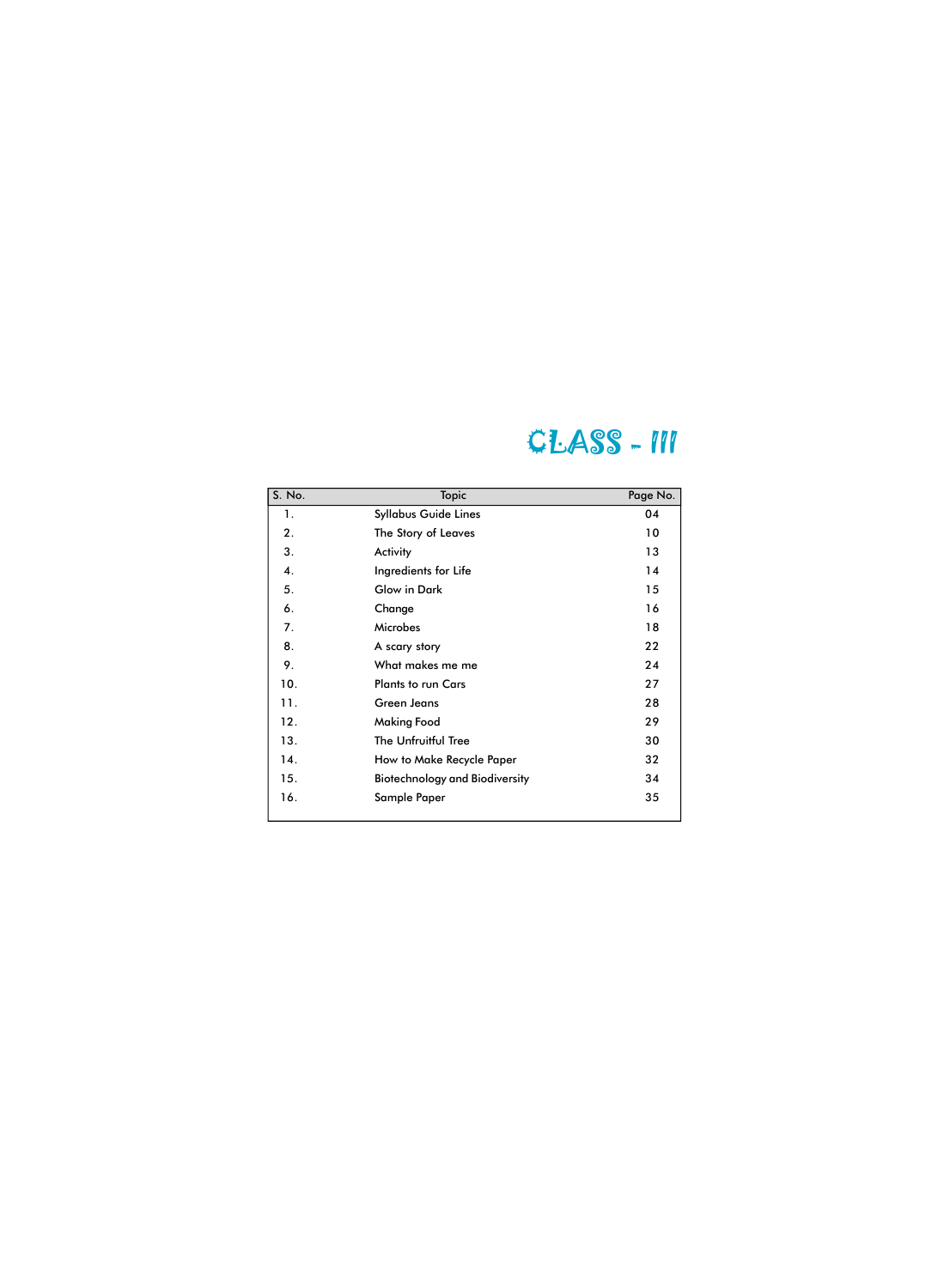| Ouestions                                                                                                                                                                                                                                                                                                                                                        | Key concepts                                                                                                                                                                                                                                                                      | <b>Activities/ Processes</b>                                                                                                                                                                                          |
|------------------------------------------------------------------------------------------------------------------------------------------------------------------------------------------------------------------------------------------------------------------------------------------------------------------------------------------------------------------|-----------------------------------------------------------------------------------------------------------------------------------------------------------------------------------------------------------------------------------------------------------------------------------|-----------------------------------------------------------------------------------------------------------------------------------------------------------------------------------------------------------------------|
|                                                                                                                                                                                                                                                                                                                                                                  |                                                                                                                                                                                                                                                                                   |                                                                                                                                                                                                                       |
| 1. Family and Friends<br><b>1.1 RELATIONSHIPS</b><br>My family<br>Who all live with you at home? How are<br>they related to each other? Do you have<br>relatives who do not live with you? Have<br>they always been there?How many children<br>didyour grand parents have?<br>Who do you think will be your new relatives<br>in future?                          | Concept of a family; diversity in<br>family types; Family as a support<br>system, Ideas about relationships;<br>Simple<br>family<br>tree<br>(three<br>generations).                                                                                                               | Observation, enquiry about family<br>relations from adults, discussion.                                                                                                                                               |
| My family and me                                                                                                                                                                                                                                                                                                                                                 |                                                                                                                                                                                                                                                                                   |                                                                                                                                                                                                                       |
| Do you look like anybody in your family?<br>Have you learnt anything from anybody in<br>your family? Whom do you admire most<br>among all your relatives? Who is the most<br>caring and patient person? When do you<br>meet members of your family who do not<br>live with you?                                                                                  | Family influences - physical<br>characteristics, values and habits,<br>appreciating qualities and skills of<br>family members;<br>family as a support system.                                                                                                                     | Observation, exploring from elders about<br>extended family, narrating stories/singing<br>poems related to festivals, writing about<br>any festival, drawing.                                                         |
| Whom do I look like?                                                                                                                                                                                                                                                                                                                                             |                                                                                                                                                                                                                                                                                   |                                                                                                                                                                                                                       |
| Do some of your relatives look similar?<br>Which features are similar $-$ eyes, ears, the<br>voice or height? Are there any two people<br>in your family who look exactly alike?                                                                                                                                                                                 | Concept of similarity between<br>relations, hereditary features.                                                                                                                                                                                                                  | Discussion About stories/ films/jokes<br>involving twins                                                                                                                                                              |
| Old and the physically challenged                                                                                                                                                                                                                                                                                                                                |                                                                                                                                                                                                                                                                                   |                                                                                                                                                                                                                       |
| Do you know of people who are hard of<br>hearing? Are many of them old? Do you<br>have any friends who cannot hear/see well?<br>Is there any way in which you may have<br>helped them? Are there any<br>sounds you like but others/elders do not?<br>gest animals you have seen? Which have<br>you only heard about? Which animals have<br>tails? How many legs? | Sensitivity to the old and<br>physically<br>challenged;<br>Introduction to the sense of<br>hearing and sight; sensitization to<br>the fact that the body ages, also<br>that some children may not hear /<br>see at all or may be partially<br>affected. Basic idea about Braille. | Reading and discussion; Making different<br>kinds of sounds and expressing likes and<br>dislikes about them.; blindfold act, visiting<br>any local institution that deals with the<br>blind or any other institution. |
| <b>1.2 PLANTS</b><br><b>Plants around us</b><br>How many different kinds of plants do you<br>see around you? What are the differences<br>you notice? What things around you are<br>made of plants?                                                                                                                                                               | Exploring children's ideas about a<br>'plant'. Plant diversity; size, where<br>they grow, shape, colour, aroma,<br>etc.; dependence on plants for                                                                                                                                 | Observation of different plants around,<br>compare and classification based on simple<br>characters; Discussion about things made<br>of plants, pencil prints of barks, leaf prints.                                  |

| grow around you, say things that we eat and<br>not grown around you? |
|----------------------------------------------------------------------|
|----------------------------------------------------------------------|



**4 / Class 3 Eduheal Foundation** 



(based on National Curriculum frame work issued by NCERT)

#### CLASS - III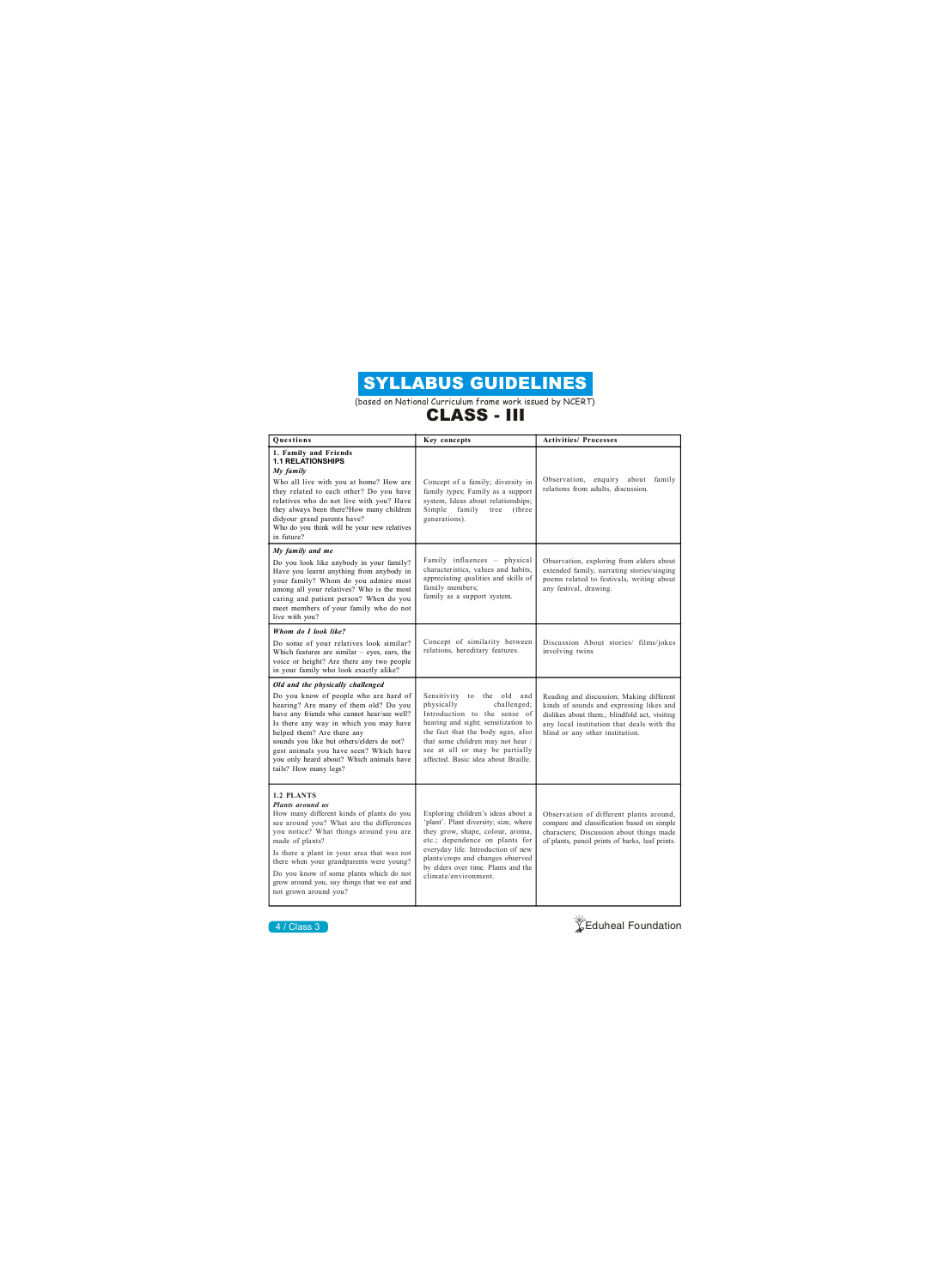



| Leaves in our lives<br>What different kinds of leaves do you see?<br>Do you use plant leaves to eat on? In what<br>other ways are leaves used?<br>Is there some time of the year when lots of<br>leaves fall to the ground? Are they burnt?<br>Have you seen a compost pit?<br>What leaf motifs do you find on clothes,<br>pots, walls, animals, etc.? Do you decorate<br>your house with leaves on some<br>occasions? | Leaf diversity $-$ colour, shape,<br>texture, aroma, etc. Seasonal<br>shedding of leaves; compost from<br>leaves.<br>Leaf designs/motifs on different<br>objects. | Observation, collection of different<br>leaves, smelling different plant leaves,<br>discussion, visit to a nearby compost pit,<br>decorating the classroom with leaf motifs.<br>Applying mehndi on palms in different<br>designs.              |
|------------------------------------------------------------------------------------------------------------------------------------------------------------------------------------------------------------------------------------------------------------------------------------------------------------------------------------------------------------------------------------------------------------------------|-------------------------------------------------------------------------------------------------------------------------------------------------------------------|------------------------------------------------------------------------------------------------------------------------------------------------------------------------------------------------------------------------------------------------|
| 1.3 ANIMALS<br>Animals: small and big<br>Which are the smallest and the biggest<br>animals you have seen? Which have you<br>only heard about? Which animals have tails?<br>How many legs?                                                                                                                                                                                                                              | Exploring children's ideas of an<br>'animal'.                                                                                                                     | Observation of diversity of animals<br>around you, listing, Discussion about what<br>they eat, were they live relative size of<br>animals they have seen, pictures in books,<br>animals heard about. Drawing pictures of<br>favourite animals. |
| Some creepy crawlies - and flyers too<br>What different kinds of small crawling<br>animals do you know? Where and from what<br>does each of them hide? Which insects can<br>crawl and also fly? Which ones bite us? Can<br>flies make us ill? Why does a spider make a<br>web?                                                                                                                                         | Exploring children's ideas of<br>crawling animals, flyers and insects.                                                                                            | Observation, of ants, flies, spiders,<br>crickets, cockroaches,<br>earthworms,<br>lizards and other animals.<br>Discussion about them, where they live,<br>what they eat, insect bites (wasp) etc.<br>Drawing some of them.                    |
| <b>Birds</b><br>Which are the birds you see around your<br>area? Do they like some trees more than<br>others? What do they eat? Can you<br>recognize birds by their feathers?<br>What are the different sounds they make?<br>Are they saying something to each other?<br>Are there some birds that come from other<br>places?<br>Do you feed any birds or place water for<br>them?                                     | Exploring children's ideas of birds-<br>their living places, eating habits,<br>common features like feathers and<br>sounds produced by them. Feeding<br>birds.    | Drawings of birds; mimicking different<br>neck movements and sounds of birds,<br>collecting feathers.                                                                                                                                          |
| <b>1.4 WORK AND PLAY</b><br>Work around me<br>What are the different kinds of work done<br>around me? What work does my mother/<br>father/ brother/ sister etc. do? What work<br>do I do? What work do others do? When I<br>am not working what do I do? When my<br>father/ mother is not working what do they<br>do?                                                                                                  | Different occupations, idea of<br>working time and leisure time; work<br>inside and outside homes -gender,<br>age, caste, economic, etc. aspects.                 | Draw a daily time-chart for your father,<br>mother and yourself, discussion.                                                                                                                                                                   |
| Working children                                                                                                                                                                                                                                                                                                                                                                                                       | Sensitize children to other children                                                                                                                              |                                                                                                                                                                                                                                                |

| What kind of work was done by children who work at home and outside - |                                       | Reading and listening to the story        |
|-----------------------------------------------------------------------|---------------------------------------|-------------------------------------------|
| when your grandparents were young? Has                                | not as a result of family neglect but | excerpts. Discussion and narratives about |
| that changed today? Who are the children                              | more as a systemic cause.             | children making firecrackers at           |
| you know who work and go to school/ who                               | Important that all children go to     | Shivkashi., child workers at Dhabas and   |
| work and cannot go to school?                                         | school.                               | auto workshops.                           |
|                                                                       |                                       |                                           |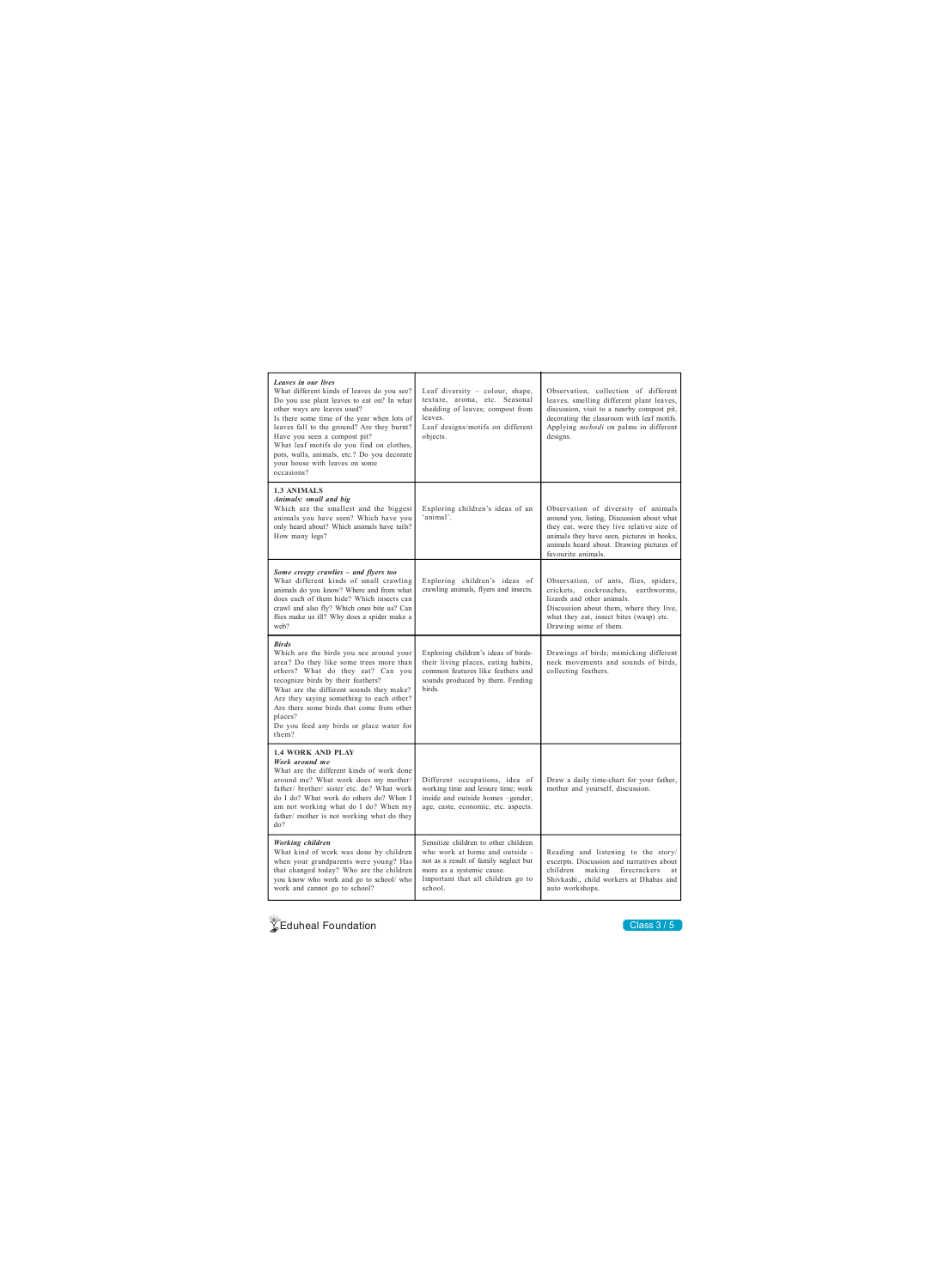

| Games we play                                                                                                                                                                                                                                                                                                                                  | A sense of how child labour existed<br>in other countries before all<br>children began to go to good<br>common schools.                                                                                                                        |                                                                                                                                                                                                                                                         |
|------------------------------------------------------------------------------------------------------------------------------------------------------------------------------------------------------------------------------------------------------------------------------------------------------------------------------------------------|------------------------------------------------------------------------------------------------------------------------------------------------------------------------------------------------------------------------------------------------|---------------------------------------------------------------------------------------------------------------------------------------------------------------------------------------------------------------------------------------------------------|
| What games do I play? Did my grandparents<br>play the same games? Are these indoor/<br>outdoor?                                                                                                                                                                                                                                                | Leisure; games in school and<br>outside, past and present; for some<br>play is work                                                                                                                                                            | Listing, classifying indoor and outdoor<br>games.                                                                                                                                                                                                       |
| 2. Food<br><b>Foods from plants and animals</b><br>Which of these is food – red ants, bird's<br>nests, snakes, bananas, goat's milk, etc.?<br>What plants do you eat - what parts of the<br>plant? What food do we take from animals?                                                                                                          | Appreciation of cultural diversity<br>in food; basic ideas about various<br>plant used as food; food from<br>animals.                                                                                                                          | Listing and discussing about food we do or<br>do not eat; tabulating food we take from<br>different plants and animals. Observing<br>and drawing different parts of plants eaten.                                                                       |
| Cooking<br>What do you eat that is not cooked? What<br>is eaten only when cooked? How do you<br>cook food? What do you cook it on? What<br>are the different kinds of vessels used for<br>cooking? What are they made of? Is water<br>used in all forms of cooking? Which food is<br>cooked without using water? How?                          | Food may be eaten raw or cooked -<br>steamed, boiled, baked, fried etc.;<br>Different fuels, types of stoves;<br>Types of vessels used in cooking,<br>different<br>shapes<br>$^{\rm (regional/}$<br>traditional), different materials,<br>etc. | Listing raw and cooked food; discussion<br>on cooking methods/ materials, etc; survey<br>to find out the types of fuels/vessels used;<br>drawing various utensils; historical time<br>line tracing what in the kitchen has<br>changed and roughly when. |
| Eating in the family<br>Do all members of the family eat the same<br>food in your family? Who eats more? Who<br>eats last in your family? Who buys the food<br>and what is bought from the market? Who<br>cooks the food in your family? What do<br>babies have for food? When do babies start<br>eating and what do they eat other than milk? | Different eating practices in the<br>family. Amount of food varying<br>with gender, age, physical activity,<br>etc. Cooking and gender/ caste roles<br>in the family; Food for the baby,<br>significance of milk.                              | Observation and asking adults, discussion.<br>Listing of food items bought from the<br>market/grown at home.                                                                                                                                            |
| What animals eat<br>Do animals eat the same things? What do<br>different animals eat? Do you feed the<br>animals around you - what? What do they<br>take from your house even when not fed?                                                                                                                                                    | Food of domestic and wild animals;<br>care of domestic animals.                                                                                                                                                                                | Observing and listing different animals<br>and their feeding habits,; Discussing food<br>given to animals.; observing animals being<br>fed, keeping food out and observing<br>animals come and feed.                                                    |
| 3. Shelter<br><b>Houses and houses</b><br>Have you seen - a house on stilts, a tent, a<br>flat on the tenth floor, a house on wheels or<br>a house on a boat?<br>Do you know anyone living in such houses?<br>Why do people use such houses?                                                                                                   | Some unusual houses, a narrative<br>and a discussion about why such<br>houses are built. Different types of<br>houses.                                                                                                                         | Discussion; observation; Drawing, model<br>making and art work. Creative writing<br>about imagined experiences.                                                                                                                                         |
| Decorating and cleaning our shelter<br>How do you decorate your shelter? Do you                                                                                                                                                                                                                                                                | My house, Houses/ shelters are                                                                                                                                                                                                                 | Draw a picture of your house. Draw the                                                                                                                                                                                                                  |

| draw designs on your walls floor or decorate decorated in different ways in various kinds of designs/motifs used to |                                                                         |  |
|---------------------------------------------------------------------------------------------------------------------|-------------------------------------------------------------------------|--|
| with leaves/flowers/other objects? How do                                                                           | different cultures: Need for shelter   decorate walls floors of houses. |  |
|                                                                                                                     |                                                                         |  |

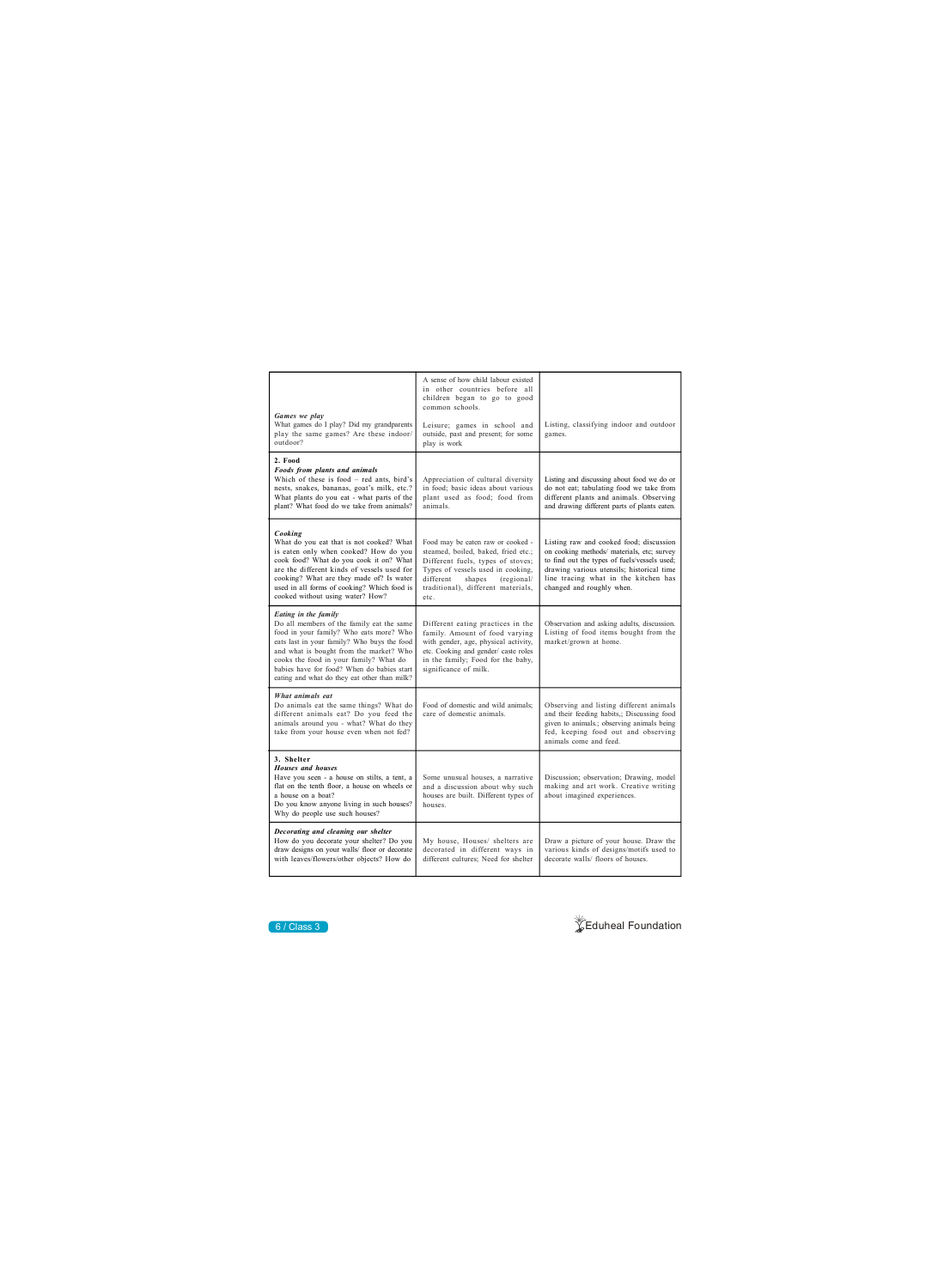



| you keep your house clean? Do you also<br>help in cleaning? Who mops and sweeps it?<br>Where do you throw the garbage? Do you<br>have any problems living in your house during<br>rains, summer or winter?<br>Have you seen houses with sloping roofs?<br>Why are they made sloping?                                                                         | to provide protection from heat,<br>cold, rain and problems faced. Need<br>to share housework. Garbage<br>disposal.                       |                                                                                                                                                                                                                   |
|--------------------------------------------------------------------------------------------------------------------------------------------------------------------------------------------------------------------------------------------------------------------------------------------------------------------------------------------------------------|-------------------------------------------------------------------------------------------------------------------------------------------|-------------------------------------------------------------------------------------------------------------------------------------------------------------------------------------------------------------------|
| My family and other animals<br>Who all live with you? Which animals live<br>with Daily life experiences. you - which are<br>the biggest and the smallest animals living<br>in your house? From where do they get their<br>food? Where in your house do these animals<br>live? Which of them are<br>seen only at night?                                       | Family members; pets and other<br>animals, insects, rodents, etc. Food<br>for the pets and other animals.<br>Some are seen only at night. | Discussion and sharing of experiences and<br>Cartoons. knowledge. Drawings of<br>insects, rodents; pets and other domestic<br>animals.                                                                            |
| Mapping my neighbourhood<br>How big is your school? What kind of a<br>building is it? Can you draw a picture of<br>your school and your classroom ? Do you<br>know your way around your neighbor-hood?<br>Can we explain to someone how to reach<br>the post office or the bus stand from our<br>house?                                                      | Neighbourhood,<br>mapping<br>and<br>representation in two dimensions.<br>Directions.                                                      | Estimating distances, marking location<br>of places and drawing/ mapping from<br>different perspectives, like from the top,<br>from the front etc, Draw a map of the<br>route from our house to the nearest shop. |
| 4. Water<br>Water for my family<br>What are the main sources of water in your<br>locality? Who fetches the water and from<br>how far? Do all the people in your locality<br>use the same source of water?<br>Are some people not allowed to take water<br>from where you take it? From where do you<br>get water? Does it look clean enough for<br>drinking? | Local sources of water; uses of<br>water; gender roles; distance<br>estimates; social discrimination;<br>clean water for drinking.        | Listing the sources of water, Exploring<br>by asking questions from elders or people<br>around, Discussion.                                                                                                       |
| Do animals and plants need water?<br>What happens if plants and animals do not<br>get water - how do you see that a plant or<br>animal is thirsty? Do all animals/<br>plants need the same amount of water?<br>Which plants/animals need the least?                                                                                                          | Water for plants and animals.                                                                                                             | Reading, Discussion; Comparison of a<br>well watered and a wilting plant.                                                                                                                                         |
| Water shortage<br>When is it difficult to get water? Are there<br>some people in your area who always face<br>water shortage? What would happen if we<br>had no water? Have you seen water being<br>wasted – how? How can we avoid it? Do you<br>reuse water?                                                                                                | Water scarcity, wastage<br>and<br>recycling, water harvesting.                                                                            | Poster making/ writing activity in groups<br>with a message of saving water.                                                                                                                                      |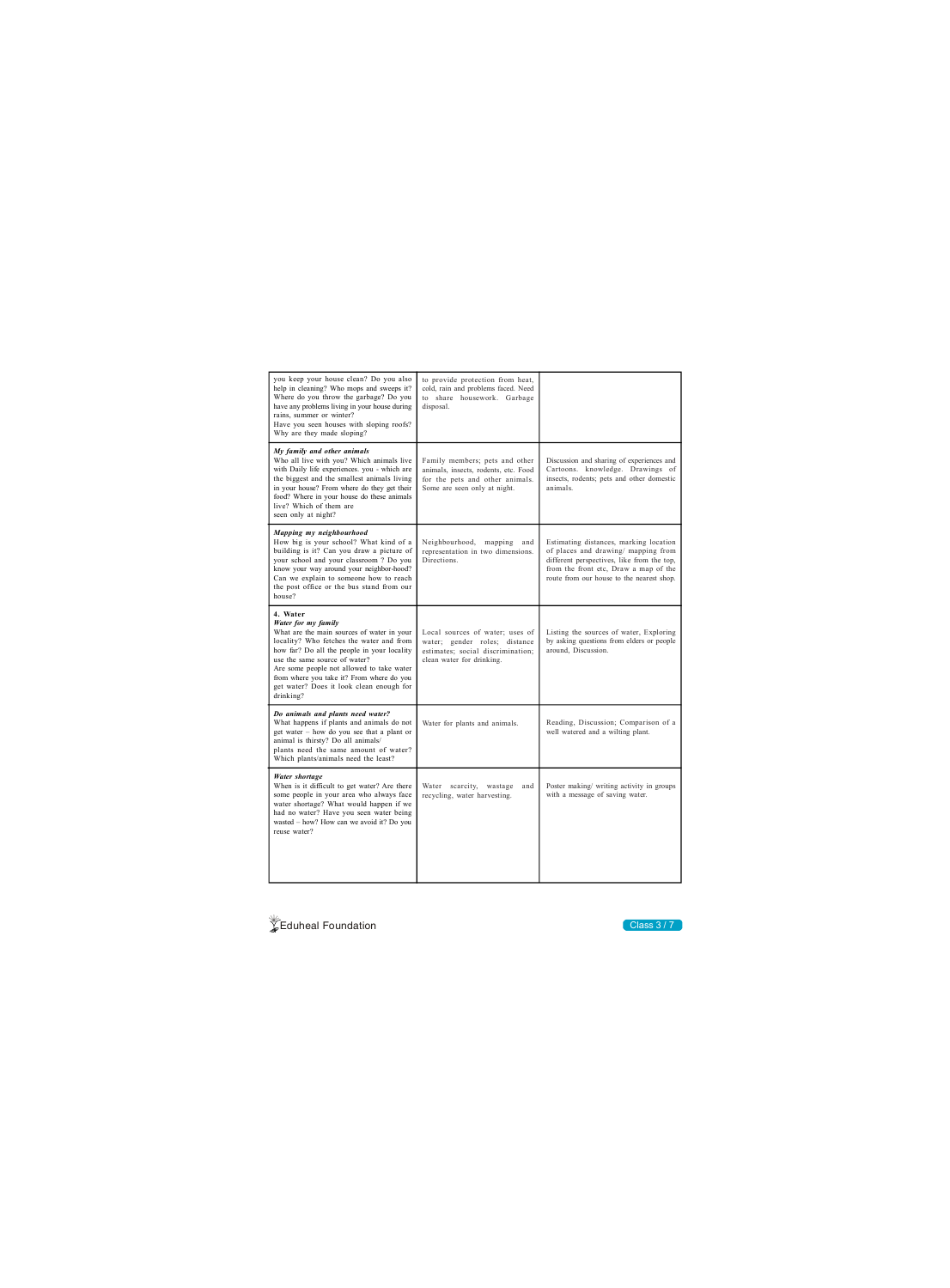who help to do this? Are there any other

**8/Class 3 Eduheal Foundation** 

| Water in our lives<br>Which of your daily activities use water?<br>Do you and others you know wash your<br>hands and feet before you enter the house?<br>Why do you think this is done?<br>Can you describe the scene of a rainy day $-$<br>with details about birds, animals, plants and<br>yourself.                                                                                                                                                          | Use of water in different activities;<br>cultural expressions about water/<br>rain/rivers; observations related to<br>rain and the response of plants and<br>animals.                                                                                                                                                                                | Enacting different activities that utilise<br>water/ a rainy day, listing the<br>activities in which water is used, singing<br>rain/river/ water songs/poems<br>together in the class.                                                                                                      |
|-----------------------------------------------------------------------------------------------------------------------------------------------------------------------------------------------------------------------------------------------------------------------------------------------------------------------------------------------------------------------------------------------------------------------------------------------------------------|------------------------------------------------------------------------------------------------------------------------------------------------------------------------------------------------------------------------------------------------------------------------------------------------------------------------------------------------------|---------------------------------------------------------------------------------------------------------------------------------------------------------------------------------------------------------------------------------------------------------------------------------------------|
| <b>Storing</b> water<br>How do you store water in your home? Do<br>you collect rainwater - how? How much<br>water do you store every day? About how<br>much do you use for drinking or bathing? In<br>what kinds of containers do you store water<br>for drinking/ washing/or for animals? What<br>are the containers made of?<br>If the water is at the same level in a narrow<br>and a broad container does it mean they<br>contain the same amount of water? | Measurement of volume in terms<br>of non-standard units such as<br>buckets, pots, etc. Estimates of<br>quantities used for different<br>domestic activities; safe handling<br>of water. Containers made of<br>different shapes and materials to<br>store water for different purposes;<br>Conceptual<br>development<br>of<br>conservation of volume. | Drawings of different containers.<br>Measurement activities; demonstration to<br>help the understanding of conservation<br>of volume. Touching different containers<br>and discussing about their material.                                                                                 |
| 5. Travel<br>Going places<br>Has your family traveled together to<br>another place? Where and what for? How<br>did you go?<br>How long did it take? How far did your<br>grandparents (or other elderly persons)<br>travel when hey were young? How did<br>people travel in those times? How do<br>people travel today in the desert, hilly areas,<br>on sea, etc.                                                                                               | Need for travel, travel within the<br>locality and beyond; travel to<br>different social spaces - forest,<br>village, city, etc.; travel for<br>migration, sight-seeing, family<br>occasions.                                                                                                                                                        | Reading and Discussion, Drawing a village<br>/ sea/ forest /mountain scene.                                                                                                                                                                                                                 |
| Ways to travel<br>How do we go to school? How do we travel<br>to other places? How many different ways<br>have we travelled? How many different ways<br>of travel do we know of?<br>Have you been to a railway station? What<br>all do you seen there? Who are the people<br>who work at the station and on the train?<br>How did people travel in the past?                                                                                                    | Different modes of transport;<br>short distance, long distance, newer<br>ways of traveling.<br>Different kinds<br>of workers<br>associated with railways/station.                                                                                                                                                                                    | Collect pictures of different modes of<br>transport; classify them into different<br>types of transport; enact a train journey/<br>railway station, Observations of activities<br>at the station like loading, weighing,<br>washing trains, signaling, selling tea, level<br>crossing, etc. |
| Talking without speaking<br>If I cannot speak, how do I tell people what<br>I want to say?                                                                                                                                                                                                                                                                                                                                                                      | Communication without speaking,<br>Use of sign language, dance<br>mudra's.                                                                                                                                                                                                                                                                           | Playing<br>dumb charades,<br>enacting<br>situations without speaking, learning sign<br>language, practicing mudra's.                                                                                                                                                                        |
| Mailing a letter<br>What happens when I post a letter? How<br>does it reach my friend? Who are the people                                                                                                                                                                                                                                                                                                                                                       | Letter as a means of commu-<br>nication.<br>work<br>people<br>and                                                                                                                                                                                                                                                                                    | Trip to local post office, Observing<br>sorting, stamping, weighing etc.                                                                                                                                                                                                                    |

| ways of sending a message? How was a letter different means of commu- |                              |
|-----------------------------------------------------------------------|------------------------------|
| sent in the past?                                                     | nication, changes with time. |
|                                                                       |                              |

associated with the post office;

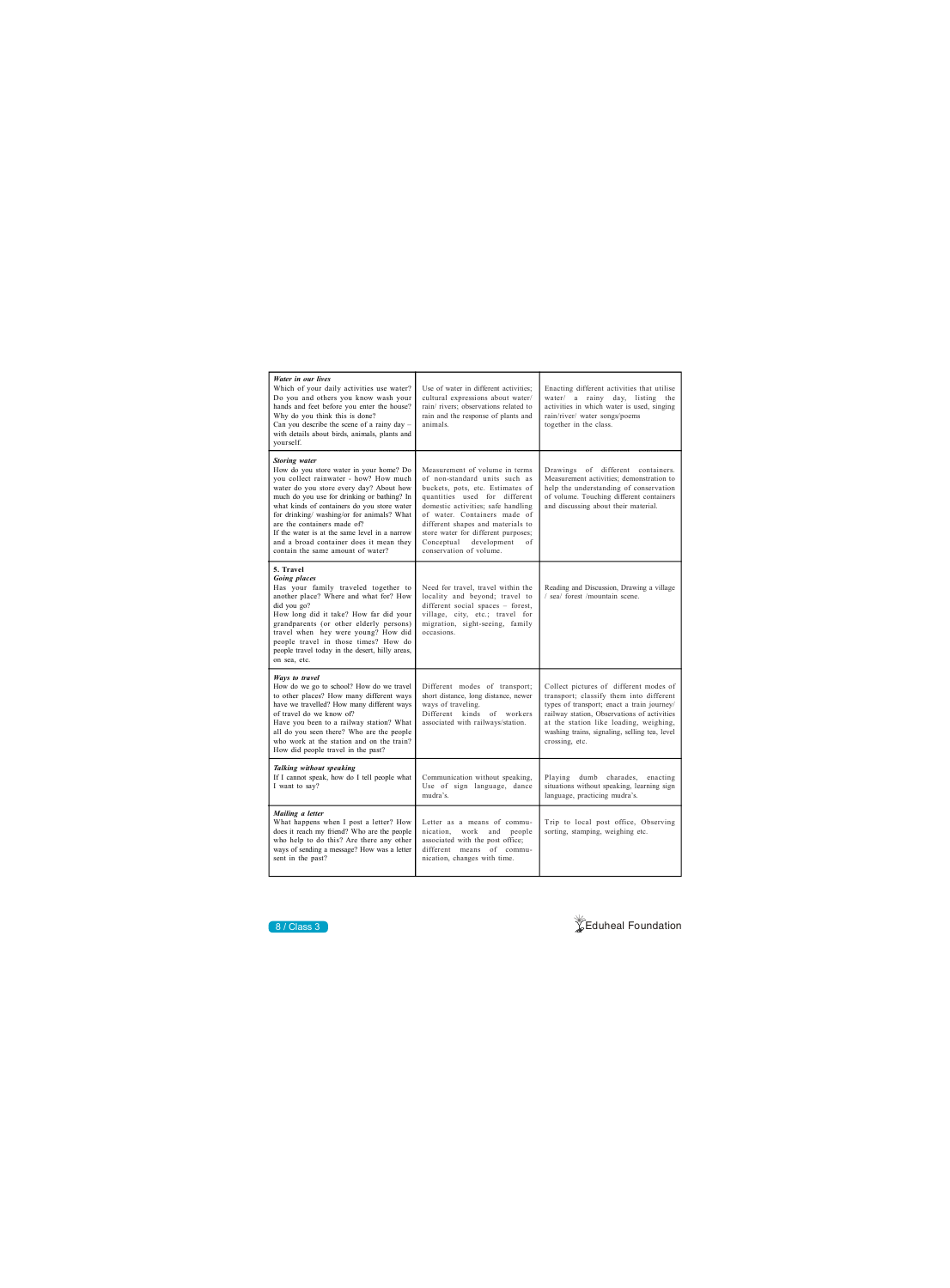



| 6. Things we Make and Do<br>Pottery<br>What kinds of pots do we see around us?<br>What containers are used to store grain?<br>What kinds of containers did people make<br>long, long back with rings of clay-when<br>they did not have a potter's wheel? Can you<br>make such pots and dry them in the sun $-$<br>how long do you think these will last? How<br>does the potter bake them?                                                                              | To meet basic needs human beings<br>make things; need natural resources,<br>creativity; have changed the way<br>we live. An idea of the earliest pots<br>made for storage of $grain - when$<br>there was no potters wheel.<br>The experience of making such<br>pots with clay; drying and the need<br>to bake them for greater strength. | Making pots of clay; also with rings; with<br>different types of clay; drying in the sun;<br>talking to potters or brick makers to find<br>out how these are burnt/ baked in furnaces.<br>Making different ornaments etc. with<br>clay.                                                            |
|-------------------------------------------------------------------------------------------------------------------------------------------------------------------------------------------------------------------------------------------------------------------------------------------------------------------------------------------------------------------------------------------------------------------------------------------------------------------------|------------------------------------------------------------------------------------------------------------------------------------------------------------------------------------------------------------------------------------------------------------------------------------------------------------------------------------------|----------------------------------------------------------------------------------------------------------------------------------------------------------------------------------------------------------------------------------------------------------------------------------------------------|
| <b>Textiles</b><br>In how many different ways can you wear a<br>long cloth that is not stitched? How many<br>kinds of <i>sarees</i> or <i>lungis</i> have you seen<br>worn by people from different parts of the<br>country?<br>How many different colours do we know of<br>- how many new ones can we create? What<br>are fast colours and what problems do we<br>face when colours run? How do we make<br>our own vegetable block prints and tie and<br>$\text{dye?}$ | Diversity in types of clothing we<br>were; even with unstitched<br>clothing. Colours and design are<br>used in textiles; scope<br>for<br>creativity; vegetable dyes.                                                                                                                                                                     | Activity to wear/drape a dupatta or long<br>cloth in different styles to emulate what<br>different people do and also to create<br>their own designs.<br>Play with colours and colour mixing; Using<br>dyes to dye cloth; making blocks with<br>potato or ladies fingers for printing on<br>paper. |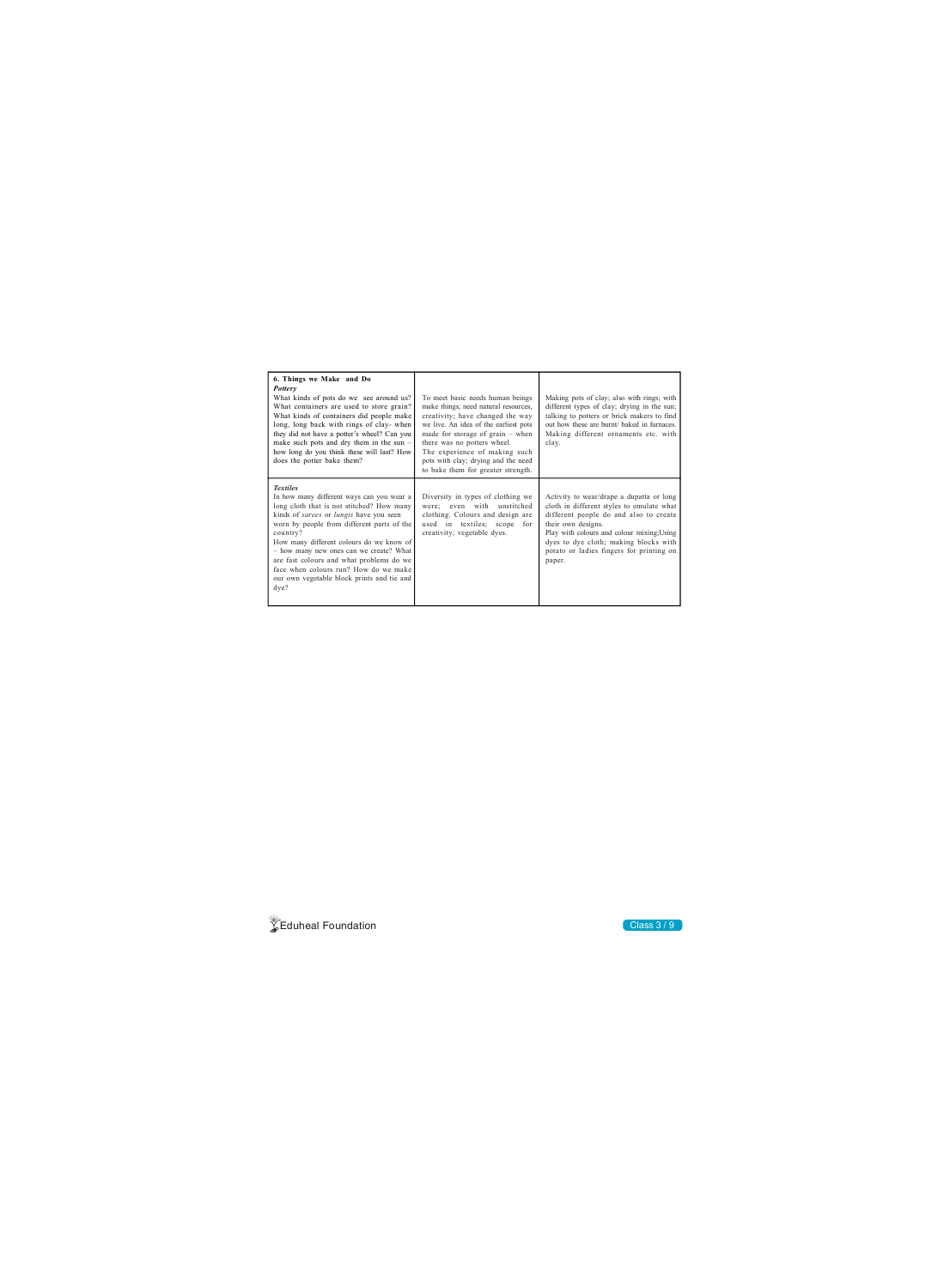### THE STORY OF LEAVES

#### **Why Leaves Change Colour in Fall**



Inside a leaf there are millions of little packages or bags of colour in green, yellow and orange colour.

Pronounce as

- $\odot$  The green bags are called chlorophyll (chloro+fill)
- $\odot$  The yellow bags are called xanthophyll (xantho+fill)
- $\odot$  The orange bags are called carotene (carrot+in)

#### **Autumn Leaves**

In the summer, the green bags are very, very busy. They catch sunlight and, using it for energy, they change water from the ground and a special gas from the air (" carbon dioxide") into



sugar ("glucose").

This sugar is the food for the tree.



**10 / Class 3 Eduheal Foundation**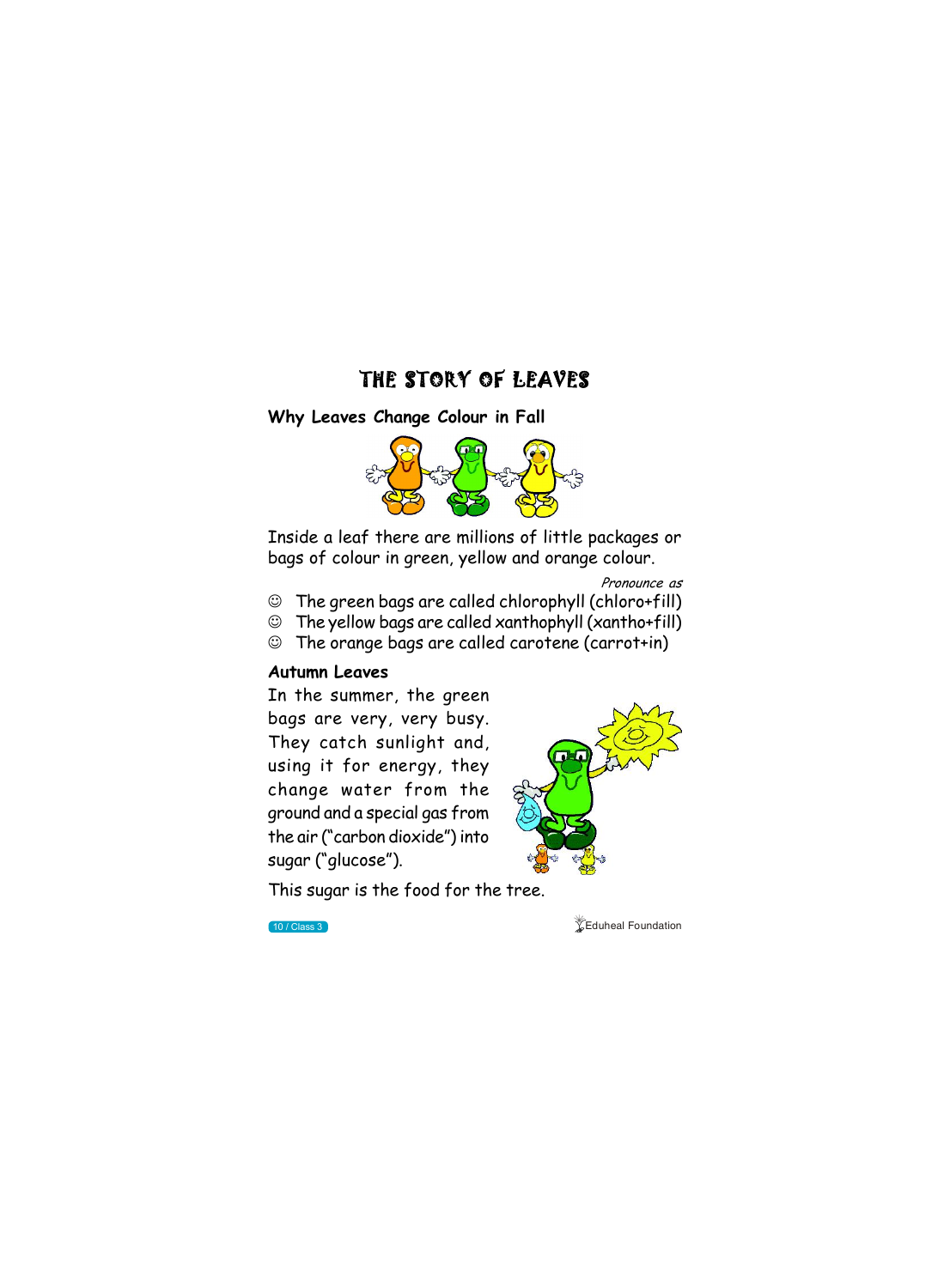#### All summer long the green bag produces food for the trees. Because the green bags are so many, the green colour covers up all of the other colours.



The green bags of chlorophyll in the leaves need the water from the ground to do their job. The water is soaked up by the trees roots, travels up the trunk and enters the leaves

through tiny tubes in the leaf's stem.

As fall approaches, the weather grows colder. The tree realizes that winter is near and begins to get ready.

A thin layer of cells grows over the water tubes in the



leaves and closes them up in preparation for the winter. No more water can get into the leaf!

Without the water, the green bag starts to disappear and the other colours in the leaf — the yellow and the orange bags — can finally be seen.

 $\sqrt{\frac{2}{\pi}}$ Eduheal Foundation Class 3 / 11

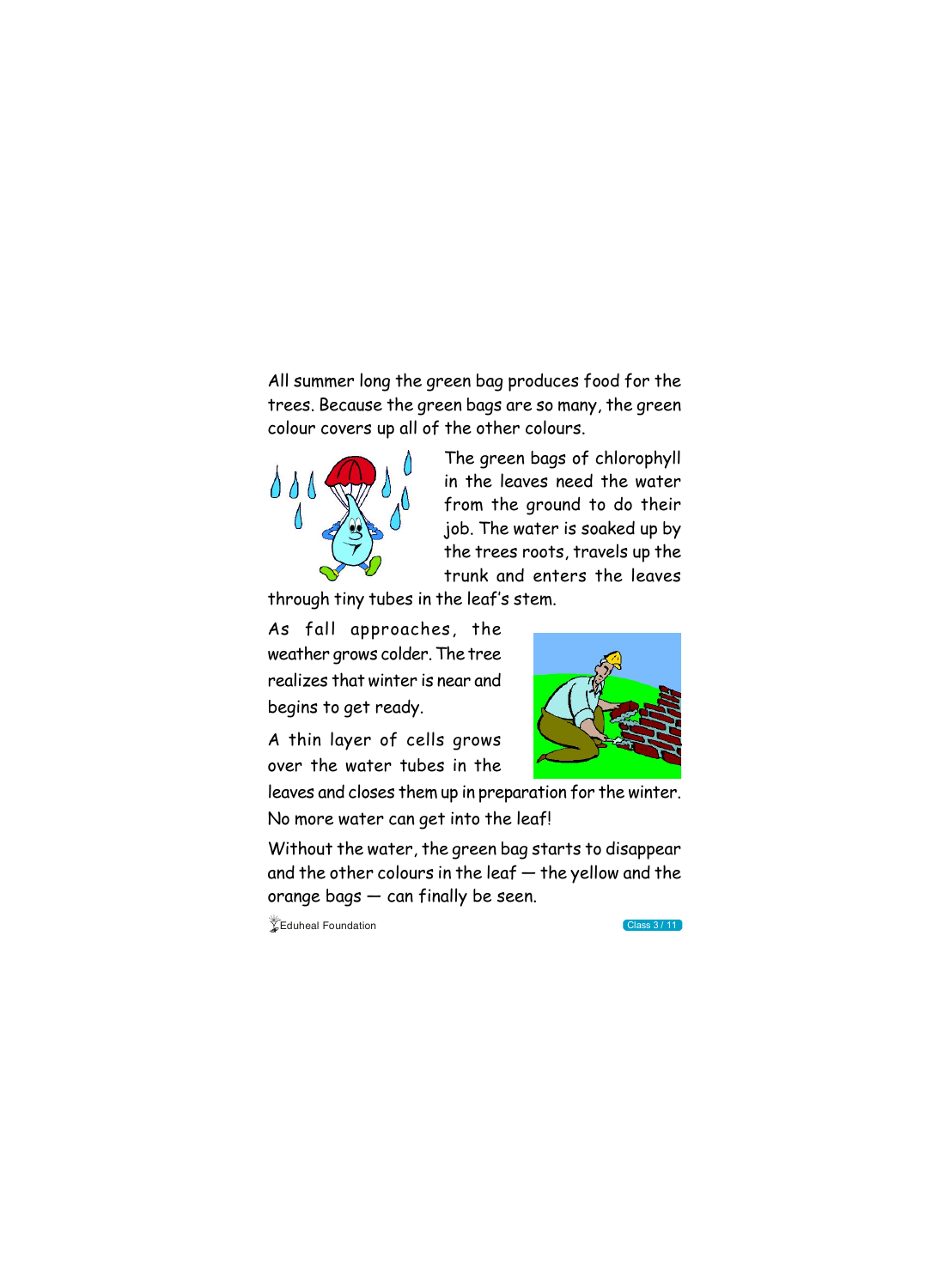

The leaves don't really "turn" a certain colour — they just lose their green.

#### **What about brown leaves?**

When the leaves stop having water flow into them and food made inside them, they start to die.

The green chlorophyll dies first but the yellow and orange packages die too. When all of the packages are gone, the leaf is dead and brown.

The dead leaves are usually dry and crunchy. They fall from the tree and form the



litter. These dead leaf and tree branches form

compost which provide nutrients to the growing plants.



**12 / Class 3 Contract and Service Contract of the Contract of Australian** Service Contract of Australian Contract of Australian Service Contract of Australian Service Contract of Australian Service Contract of Australian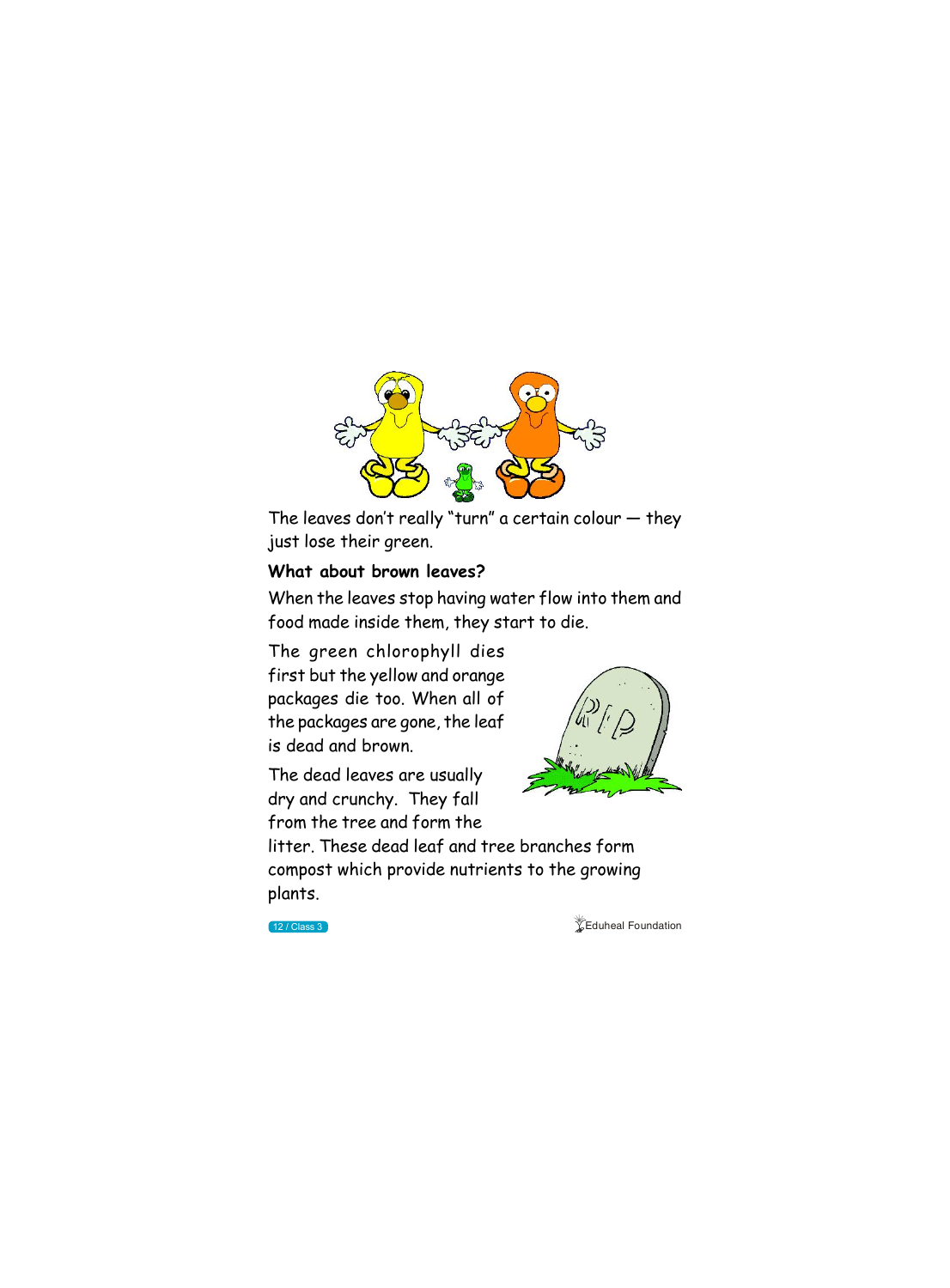## ACTIVITY

|  | Plants food is  (sugar / leaves). |  |  |
|--|-----------------------------------|--|--|
|--|-----------------------------------|--|--|

- 2. What releases energy .................... (respiration / photosynthesis).
- 3. New plants are made to have .................... (big apple / black apples).
- 4. ................... is used as antiseptic (turmeric / ginger).
- 5. Rubber is a ................... (plant product / animal product).
- 6. Keep a plant inside your house in dark for twothree days. It becomes weak and begin to wilt because .................................... .
- 7. If all plants disappear from the earth what will happen ............................ .

Answers :

- 1. Sugar 2. Photosynthesis 3. Big Apples 4. Turmeric
	-
- 
- 
- 5. Plant product
- 6. It does not get sunlight and water.
- 7. Animals and humans will die

 $\sqrt{\phantom{a}}$ Eduheal Foundation Class 3 / 13

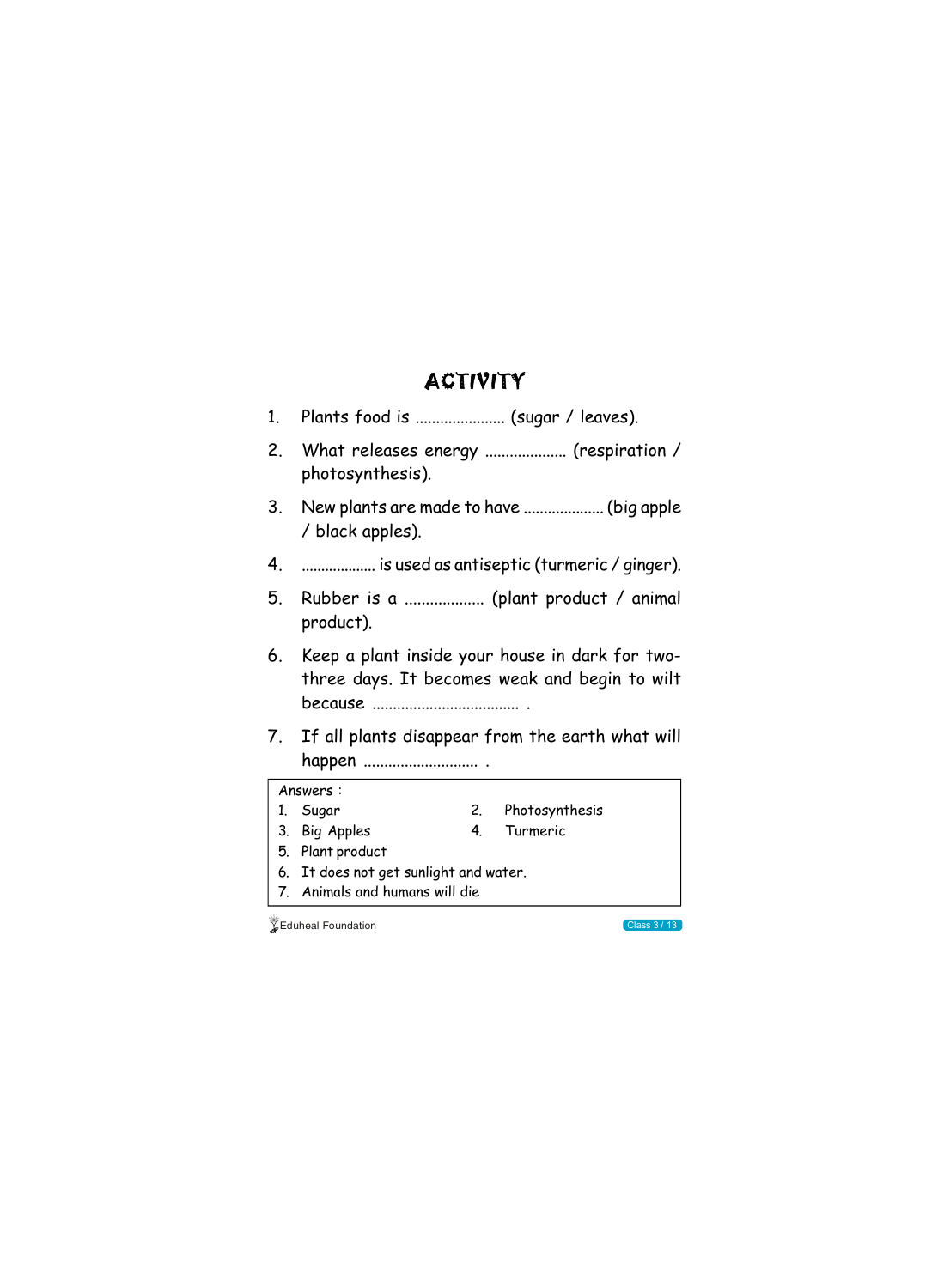



more

**1.** Fill the missing numbers (skip by 9)

**2.** If you add me to myself and then add 6, you get 10. Who am I?

|                | $18$   27 |  |                |                |
|----------------|-----------|--|----------------|----------------|
| (a) $36,46,56$ |           |  |                | (b) $35,45,54$ |
| $(c)$ 36,45,54 |           |  | (d) $36,45,54$ |                |

| $(a)$ 4 | (b)5 | $(c)$ 2 | (d)3 |
|---------|------|---------|------|
|         |      |         |      |

**3.** The heights of 5 mountain peaks is given.

| Mountain                                      | Height (m) |  |  |  |
|-----------------------------------------------|------------|--|--|--|
| $(A)$ Everest                                 | 8848       |  |  |  |
| $(B)$ K2                                      | 8611       |  |  |  |
| (C) Kanchen Junga                             | 8597       |  |  |  |
| (D) Lhotse                                    | 8511       |  |  |  |
| (E) Makalu                                    | 8481       |  |  |  |
| If you first climb Kanchen Junga, how much mo |            |  |  |  |
| height you have to climb mt. Everest.         |            |  |  |  |
| (a) 116 m (b) 351 m (c) 251 m (d) 231 m       |            |  |  |  |

**4.** A worm moves 6 cm in one hour. How far it will go in 7 hours?

#### **MENTAL ABILITY**

#### **SAMPLE PAPER**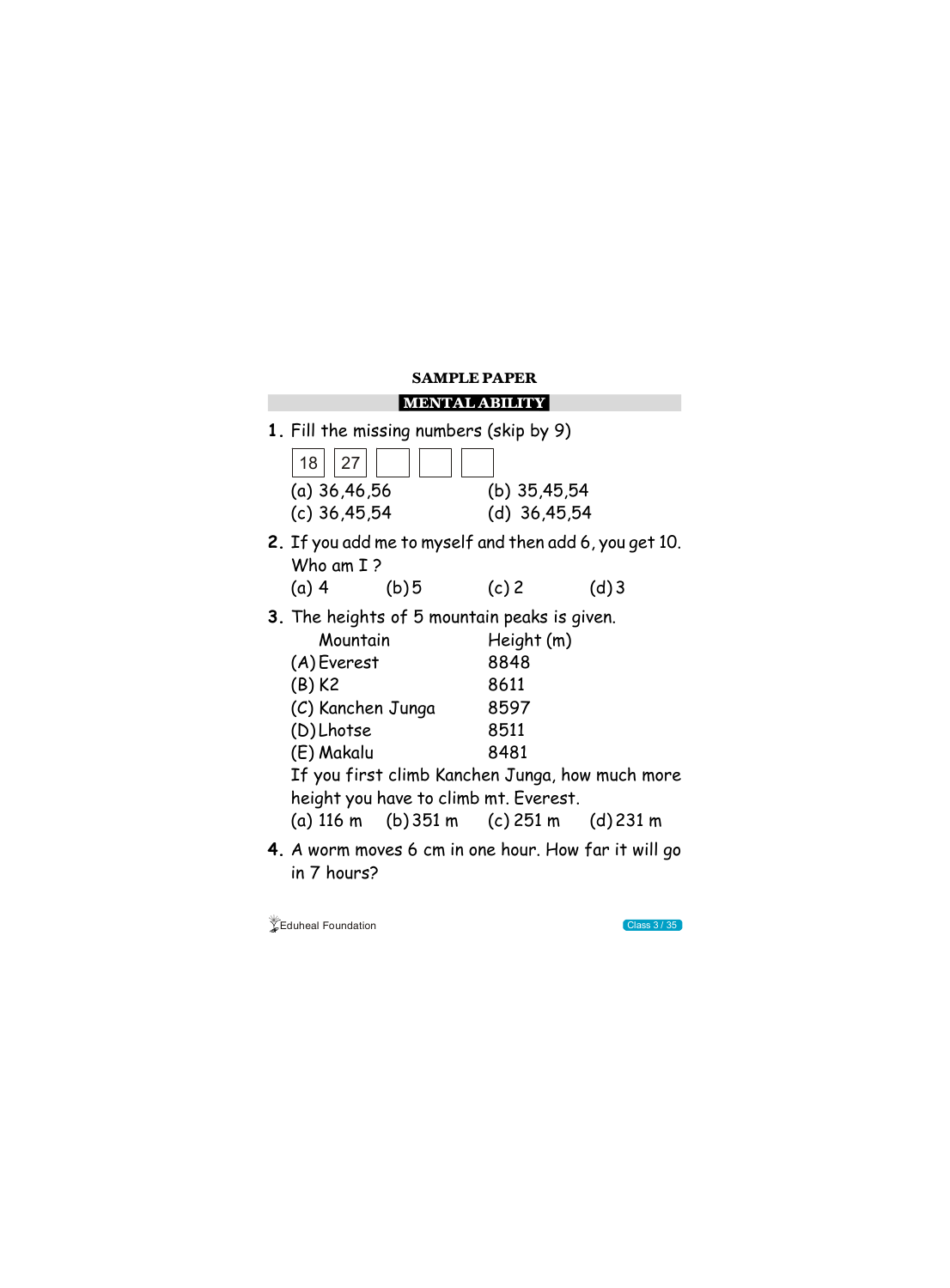

- **8.** Leaves on some trees changes colours from green to yellow and from orange to red during (a) summer (b) autumn (c) spring (d) none of these
	-
- **9.** Name a medicine that is made by bark (trunk) of a plant and used to cure malaria.



**36 / Class 3 Class 3 According to the Contract of According to the Contract of According to the Contract of According to the Contract of According to the Contract of According to the Contract of According to the Contract**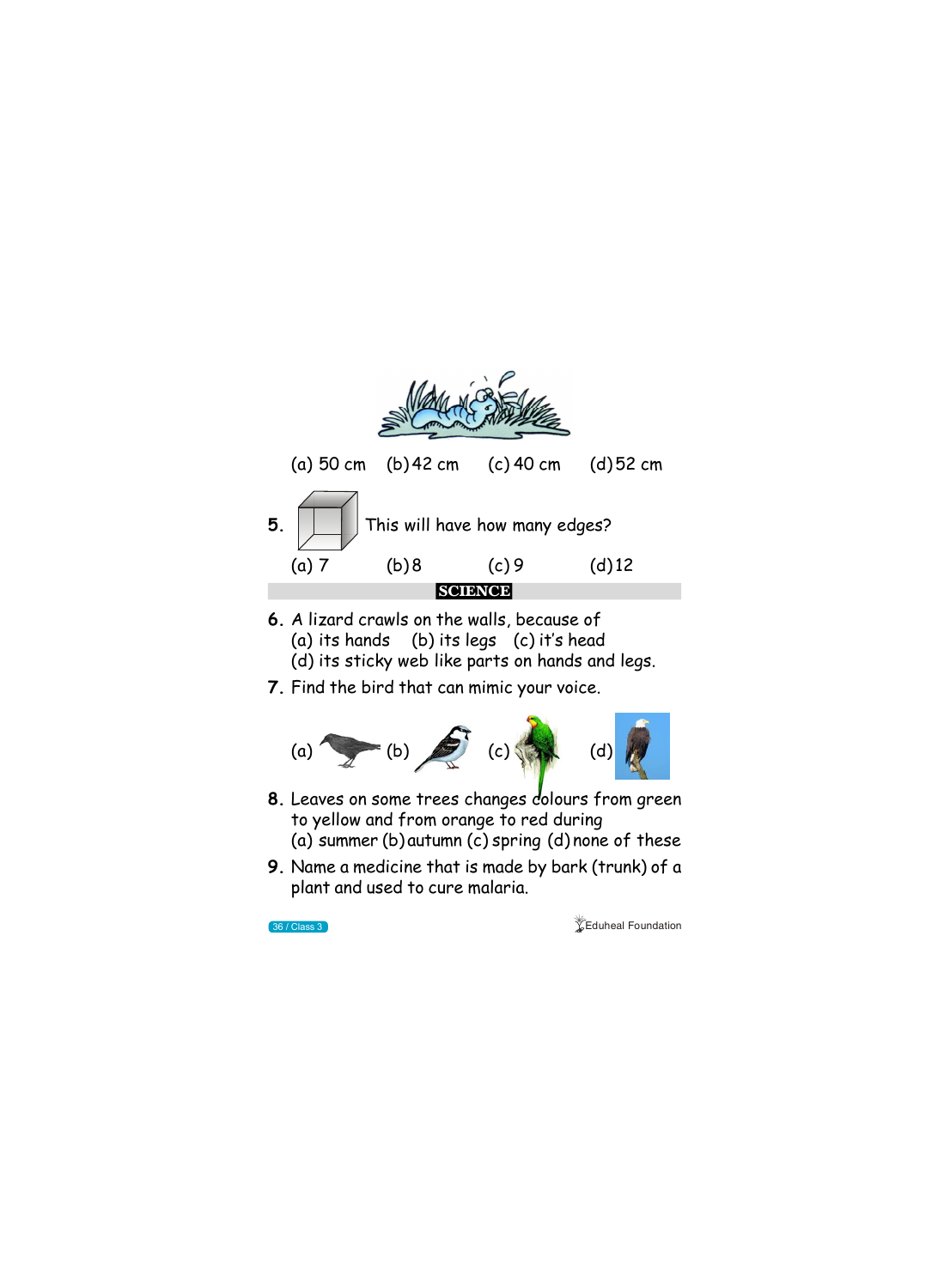- (a) pencillin (b) quinine
- (c) cold syrup (d) none of these
- **10.**Which of the following leaf can make more food ?
	- (a) green leaf (b) red leaf
		-
	- (c) yellow leaf (d) none of these
- **11.**Your grandma says that some plants in their days were (missing) not found now-a-days? What may be the reason?
	- (a) thieves stolen them away
	- (b) Cows ate those plants
	- (c) They have died because of bad surroundings and human activities.
	- (d) none of these
- **12.**Where did the life first form ?



- **13.**What can we do to reduce water pollution ?
	- (a) dump trash into lakes
	- (b) clean up oil spills properly
	-

(c) pour chemicals into drain (d) none of these

 $\sqrt[4]{$ Eduheal Foundation  $\sqrt[4]{\phantom{1}}$ 

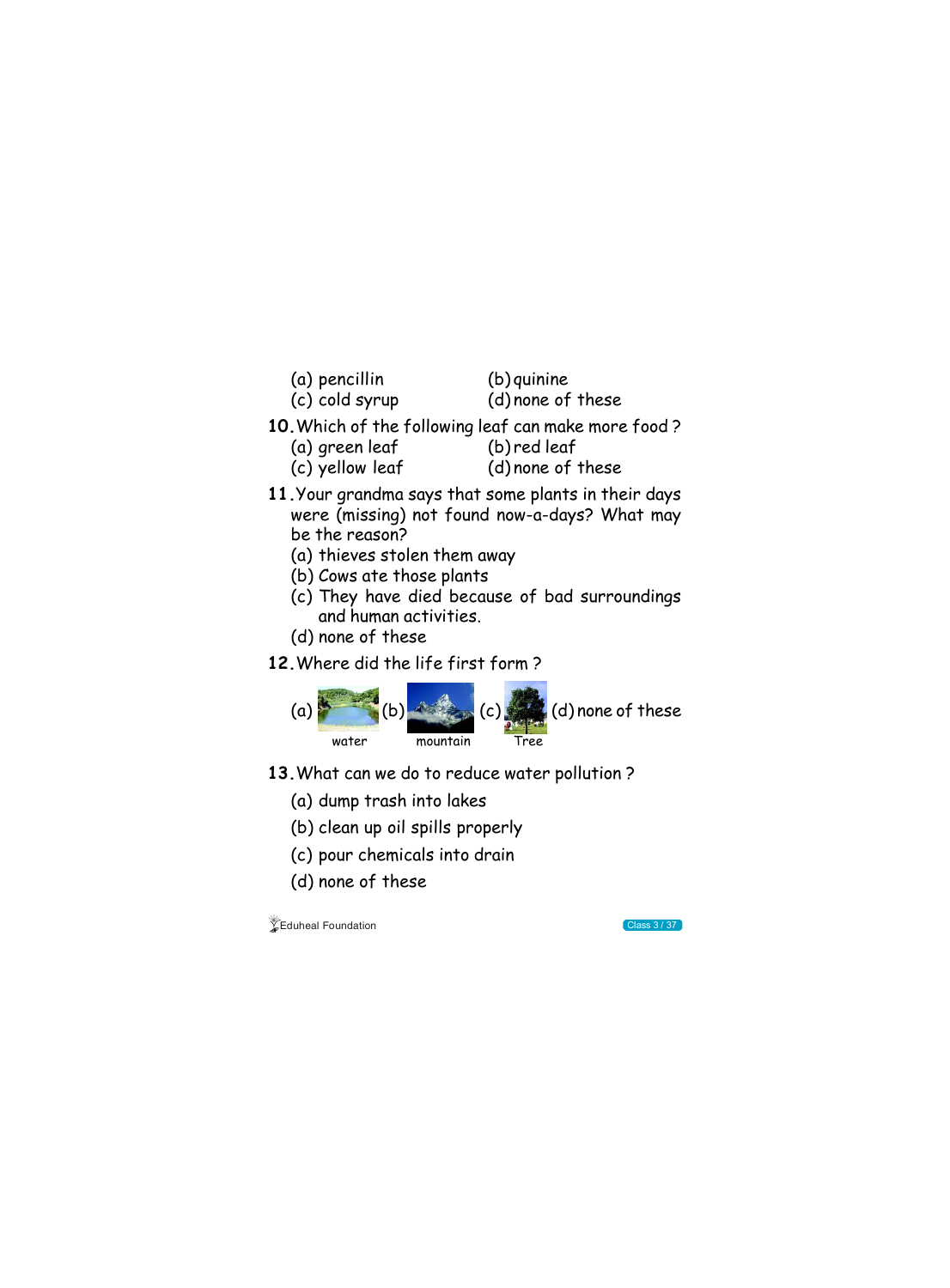#### **14.**Mark the food items made by milk.



- **15.**How ants can recognize their friends ?
	- (a) by talking very slowly
	- (b) by giving some signs
	- (c) by a chemical that is made from their body
	- (d) none of these
- **16.**Put an ice-cube in a glass tumbler, half-filled with water.



- (a) the water level increases from A to C
- 

(b) the water level increases from B to C (c) the water level remains the same (d) none of these



**38 / Class 3 Eduheal Foundation**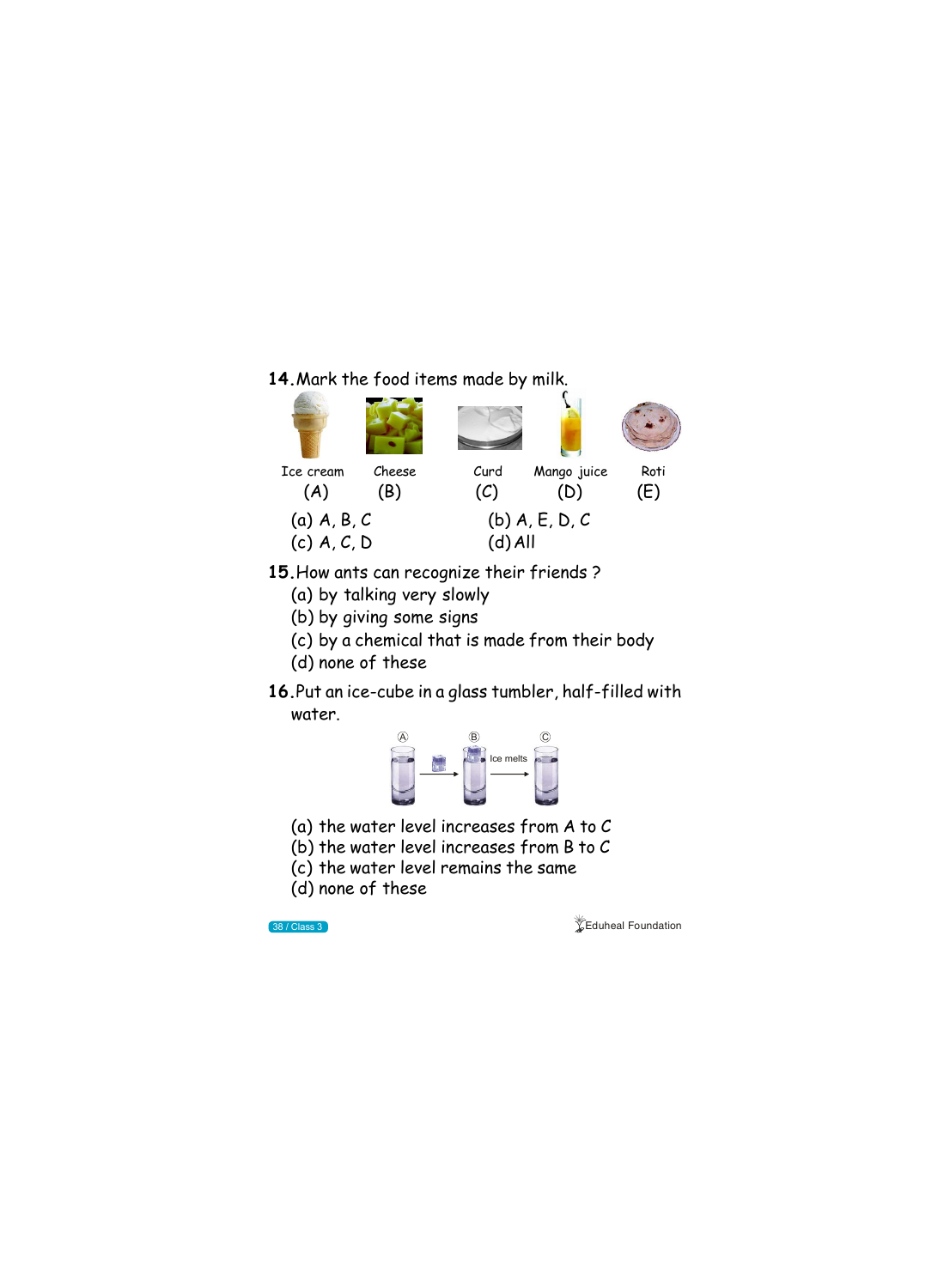

(a) root (b) stem (c) flower (d)leaf

#### **18.**The height of a tree would best be measured in

- (a) celsius (b) meters (c) grams (d) none of these
- **19.**Which of these is not a part of soil ?
	- (a) bits of rock (b) humus<br>(c) plastic (d) none o
		- (d) none of these
- **20.**In olden days which of the following bird was used to deliver letters ?



- (c) ant (d) bacteria
- **22.**Which of the following will become less in future
	-

if we use it more and more?<br>(a) kerosine oil (b) wood (a) kerosine oil<br>(c) water  $(d)$  all of these

 $\sqrt{\frac{1}{2}}$ Eduheal Foundation Class 3 / 39